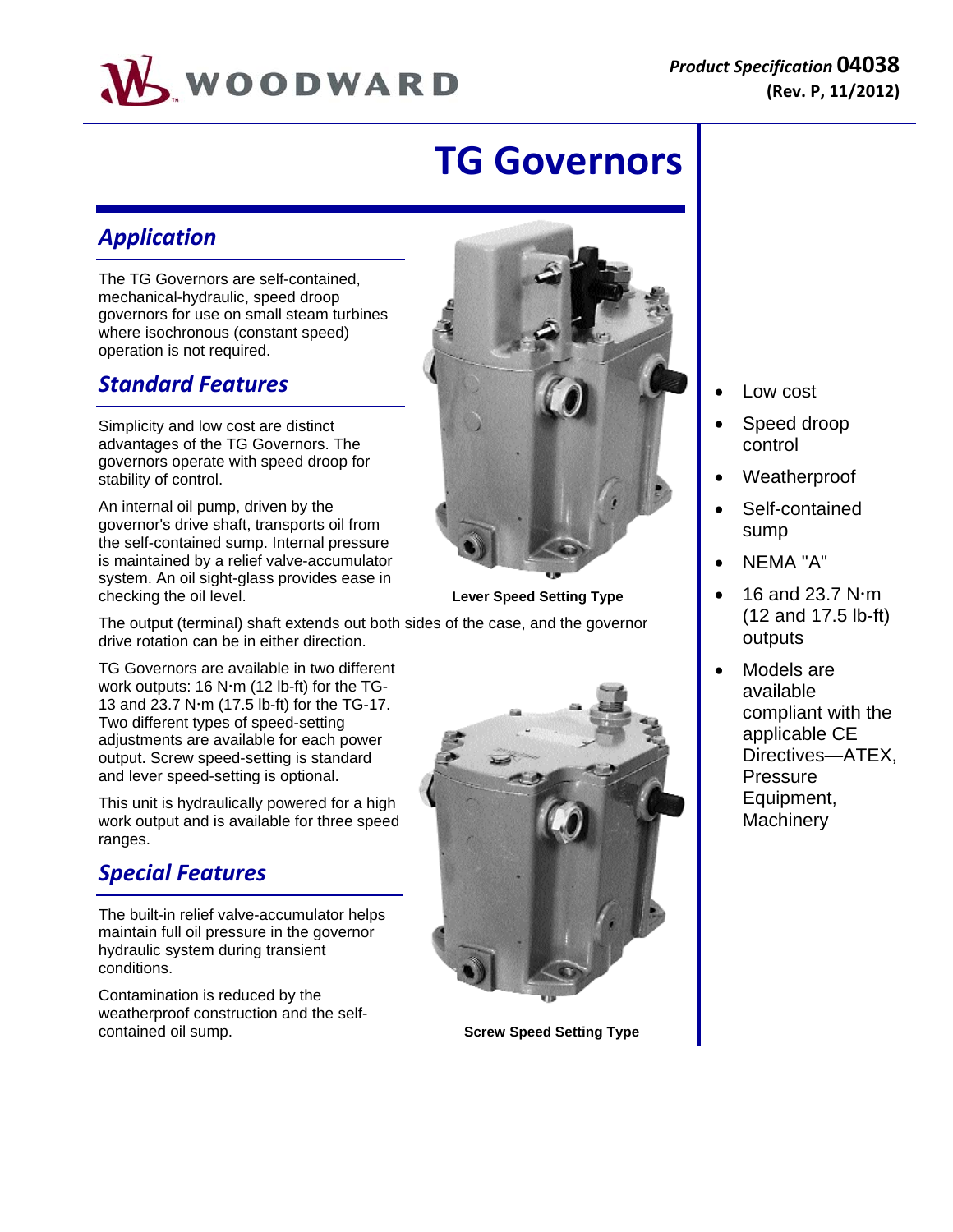Screw Adjustment on top of cover Shaft .500-36 serration on both sides of cover Speed Range Can be adjusted to meet NEMA "A" requirements at any speed within the following ranges: 1100 to 2400 rpm 2400 to 4000 rpm 4000 to 6000 rpm Different governor part numbers are required for different ranges.



**Both governors are capable of controlling at lower-than-specified speed range with some loss of output torque and performance.**

 Drive Power Requirement 373 W (1/2 hp) maximum required to turn drive shaft at rated speed Rotation Clockwise or counterclockwise, as viewed from the top of the governor



**Rotation can be changed on the die cast aluminum governor by removing four screws and rotating pump housing 180°. On the cast-iron governor, it can be changed internally.**

## **Output**





 $MI-153a$ <br>98-04-14 skw

MAXIMUM WORK CAPACITY OVER FULL GOVERNOR TRAVEL OF 42\* IS \* . SEE ABOVE FOR RECOMMENDED GOVERNOR OUTPUT TRAVEL. IN SPECIAL APPLICATIONS MIN AND MAX PRIME MOVER STOPS MAY BE OUTSIDE THE GOVERNOR STOPS.

 $TG-13$  16 N $\cdot$ m (12 lb-ft)  $TG-17$  23.7 N $\cdot$ m (17.5 lb-ft) Output Shaft .625-36 serration on both sides of case

### **Control Characteristics**

(intended to meet NEMA "A" requirements) Steady State Speed Band ±0.75% of rated speed Droop Internally adjustable and must be set as required for stability. Factory set at 6% for 20° terminal shaft travel at 1800, 3600, or 5400 rpm, depending on speed range selected. Typical Response 7.2% overspeed with full load change on a 50% per second acceleration turbine at 4% droop setting

> Operating Temperature Continuous operating temperature 60 to 93 °C (140 to 200 °F). Ambient temperature –29 to +93 °C (–20 to +200 °F). Contact Woodward if operating beyond these limits.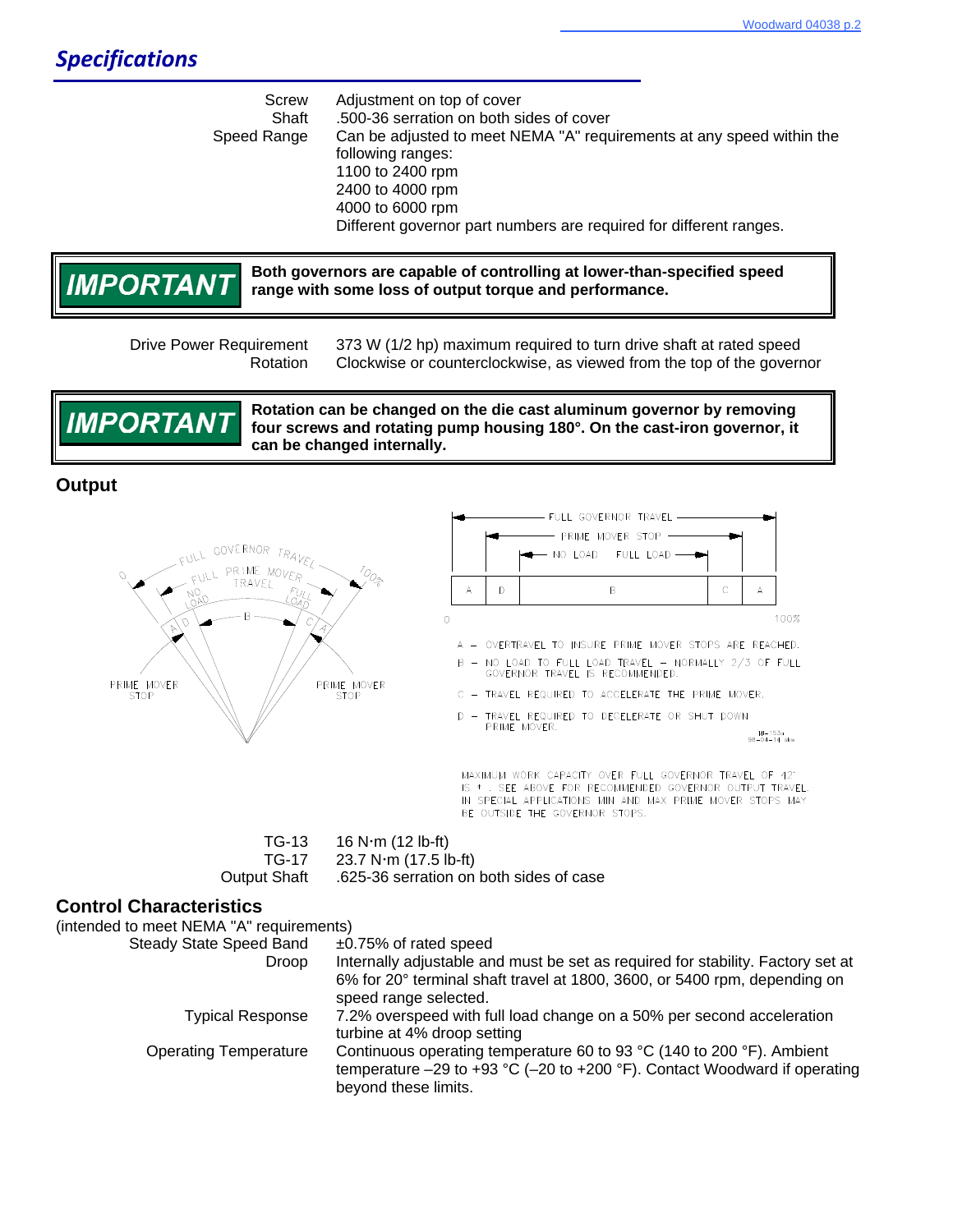| <b>Hydraulic System</b>         |                                                                                                                                                                                                                                                                       |
|---------------------------------|-----------------------------------------------------------------------------------------------------------------------------------------------------------------------------------------------------------------------------------------------------------------------|
| Oil                             | Self-contained sump. SAE 10 to 50 is recommended with a viscosity of 100<br>to 300 SUS, depending on operating temperature. See Woodward manual<br>25071, Oils for Hydraulic Controls, for recommended oils.                                                          |
| <b>Relief Valve</b>             | An integral part of accumulator-it maintains 1034 kPa (150 psi) for the<br>TG-13 and 1379 kPa (200 psi) for the TG-17 at the specified speed ranges.<br>Both governors are capable of controlling at lower speeds with some loss of<br>output torque and performance. |
| Capacity                        | 1.7 L (1.75 quarts)                                                                                                                                                                                                                                                   |
| <b>Construction</b>             |                                                                                                                                                                                                                                                                       |
| Case and Pump Housing<br>Weight | Die cast aluminum<br>7 kg (16 lb) aluminum case                                                                                                                                                                                                                       |

## **Mounting**

Attitude Vertical or horizontal (breather cap up)

#### **References**

Manual 04042, *TG-13 and TG-17 Governors* Manual 25071, *Oils for Hydraulic Control*



**Outline Drawing of TG-13 and TG-17 Governors (screw speed setting)**